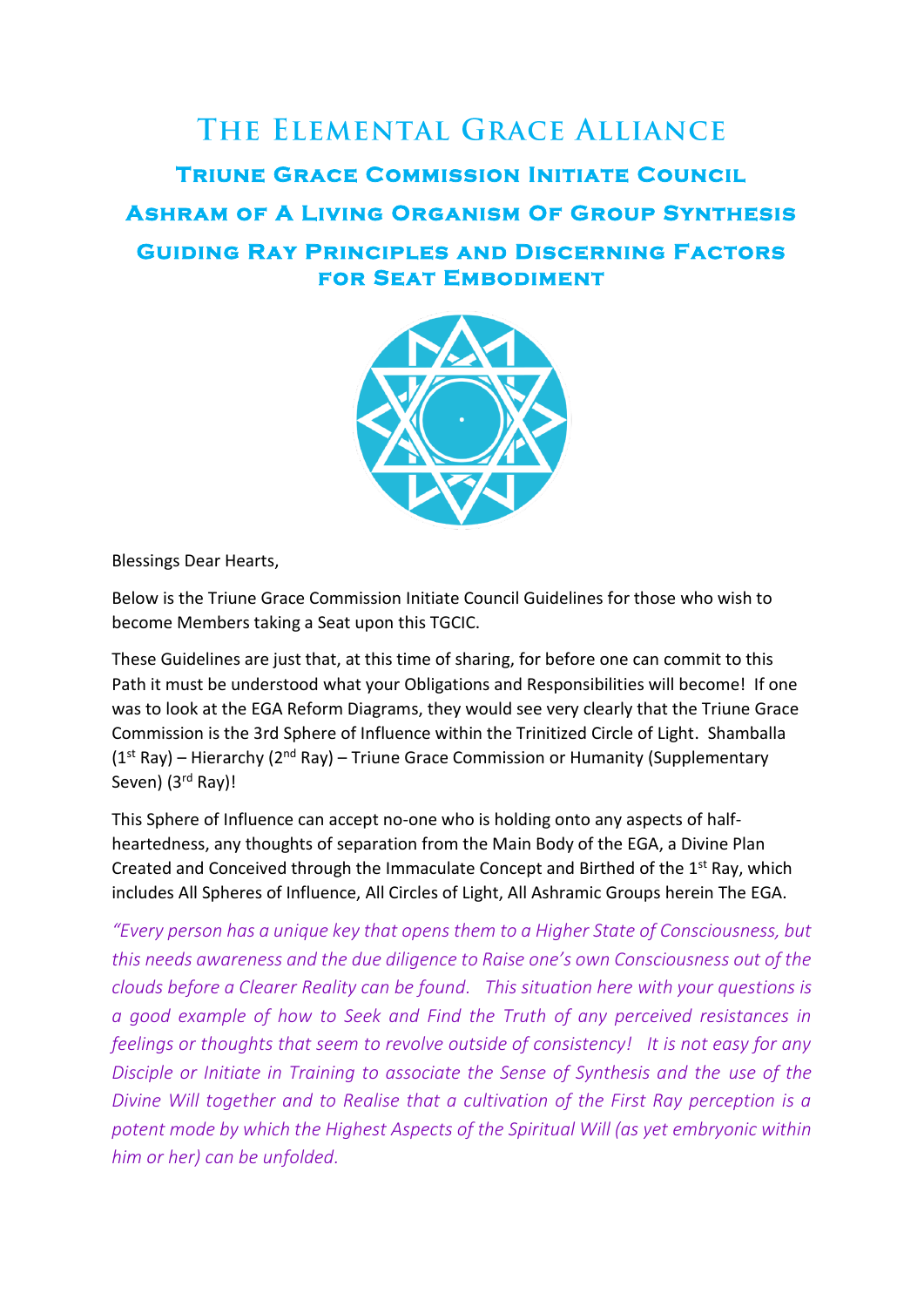*"So I can tell you that part of the inconsistency here is the continued misperceptions or lack of fully understanding of this First Ray of Will and Purpose. As 'You Are', going to Step more fully into your Ashramic Consciousness and be that Love In Motion exerting these First Ray Qualities and Virtues, you must allow yourselves to embody more of the 'Authority' that this First Ray Carries. Remember the Rays 1, 2 and 7 are a vital part of what shall become the Foundational Stones from which you MUST Project your Invocations and Decrees". Evolving Beyond Evolution – The Great Divine Director, 11th July 2019.*

# Continued.

Another Discourse given to you on the 17th of January 2019 by the Maha Chohan*. "'I Am' In Action - Maha Chohan, 17th January 2019".*

# He told you;

*"Today, let Me make it clear to you that in entering the Conscious Pathway of Light, you have to Assert the Dominion, which is yours, which has not fully been understood before and definitely, not claimed. You are the Decreer for your world; and when you Enter the Conscious Pathway of Light you are compelled, not by anyone, but by the Light of your Being, the Light of your own 'I AM' Presence, to make your own Conscious Application. I ask you earnestly never to tire, never to lose your enthusiasm in your Application. Reach to the Light for your Freedom!* 

*There is nothing which can stand against your determination, when you remember that whatever quality is acting constructively in your thought and feeling world is the Power of your 'I AM' Presence called forth. Remember that! It is not anything of your outer self! If you will comprehend this, you will see how the Power which you call forth in your Decrees is Infinite! It is limitless and All-powerful in Its Protective Activity for you. Therefore, you cannot fail in anything you earnestly call forth from your 'I AM' Presence.* 

*So, I tell you Dear One's, The Elemental Grace Alliance's Work has not yet begun, you are still within the pangs and pains of the preparational Work. However, you are on the Ground and you are holding your own, within the Great Silence, albeit, still coming to terms with the Responsibilities and getting to Know where your Combined Forcefield is heading!*

*It is time for you to forge forward with the Plan that has been given you, and it shall be your determined and concentrated effort upon your Decrees and Invocations, that will support every Action that you shall engage. That is, the work in building your Radiations Centres, the continued Magnetization of many new Brothers and Sisters to join you in*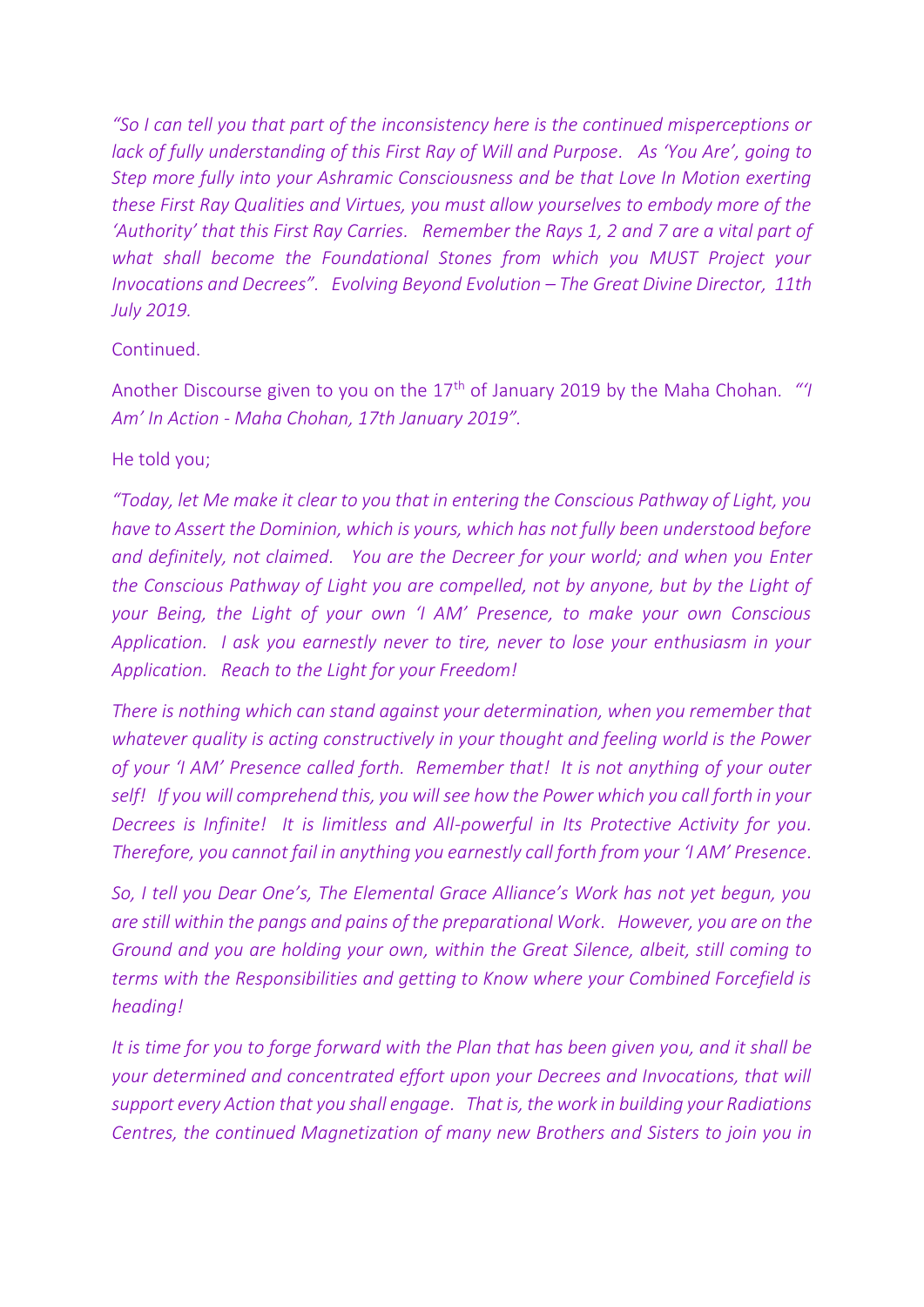# *your Combined Goals, to fulfil all the requirements of fulfilling the Proposals yet to be Engaged and the Support and Guidance of the New Children!"* End Excerpt

Remember please, that no Master is not aware of every single person in His or Her Ashram, on every Level and They Participate in Every Idea, Ideal and Idol. They Participate in Every Function and Activity! Not as we do as the Unascended human contingencies. But we are the Boots on the Ground and until we can Fully Embody the Christ Consciousness and Light Body working on both sides of the Veil we have our Purpose here! We are playing the Roles then, of  $1^{st}$ ,  $2^{nd}$ ,  $3^{rd}$  and  $4^{th}$  Ray as well as the  $7^{th}$  Ray regarding the New Ashramic Living Organism. In other words, physical Work is required, else one does not Understand or Comprehend enough, the metaphysical meaning of **'Light Worker'**!

Any thoughtforms of exceptions to the Cosmic Laws is no more than an illusion and will not support any Seat held within the Initiate Council. It plays no part whatsoever in Christ Consciousness and will not play any Part on any Level within this Triune Grace Commission Initiate Council which is the Training Circle of Light to Enter into and Take a Seat within the Trinitized Circles of Light as Part of Shamballa – Hierarchy – Humanity Supplementary Seven or Triune Grace Commission.

To allow one final Opportunity before one accepts these Responsibilities in Full, The Obligations of Finding that Prioritized Obedience to the 'I AM' Presence and the Dissolution of any old ego-personality thought forms, of '*this is too hard', 'the work load is not my responsibility', 'the EGA's problems or growing pains have nothing to do with me' or ' I will do this my way'.*

The EGA has suffered enough from these thoughts and now in this New Opportunity within the Nucleus of the EGA, The Triune Grace Commission Initiate Council, no such thoughtform will be allowed to remain. And it shall be a clear indication that if these situations arise, the one who cannot remain True to what they are Accepting herein the TGCIC, will simply be removed from the Circle.

In Light of the Purpose and Reality of this situation the EGA Admin has put together a Vocational Life Purpose which details everything that shall become each Members Responsibility and Obligation to Uphold! So having read and absorbed these Expressions of Function and Activities, one can now make a firm decision based on the Truth as to whether you are in for the long haul or you are not going to continue because you are either not ready or feel this is not for you.

This is not a decision to be taken lightly. Your 'I AM' Presence Knows the correct answer for each one receiving this information. So within the next 24 hours, due to the hour of the Moment, We need your final answer. **Please write to the EGA Admin on [egaadministration@protonmail.com](mailto:egaadministration@protonmail.com) sharing your confirmation either way, a thumbs up or down will be sufficient!** No response will indicate a thumbs down, for if one does not see this email in time, the 'I AM' Presence is Speaking on your behalf where the connection to the 'I AM Presence is not present at *'this'* most auspicious Moment!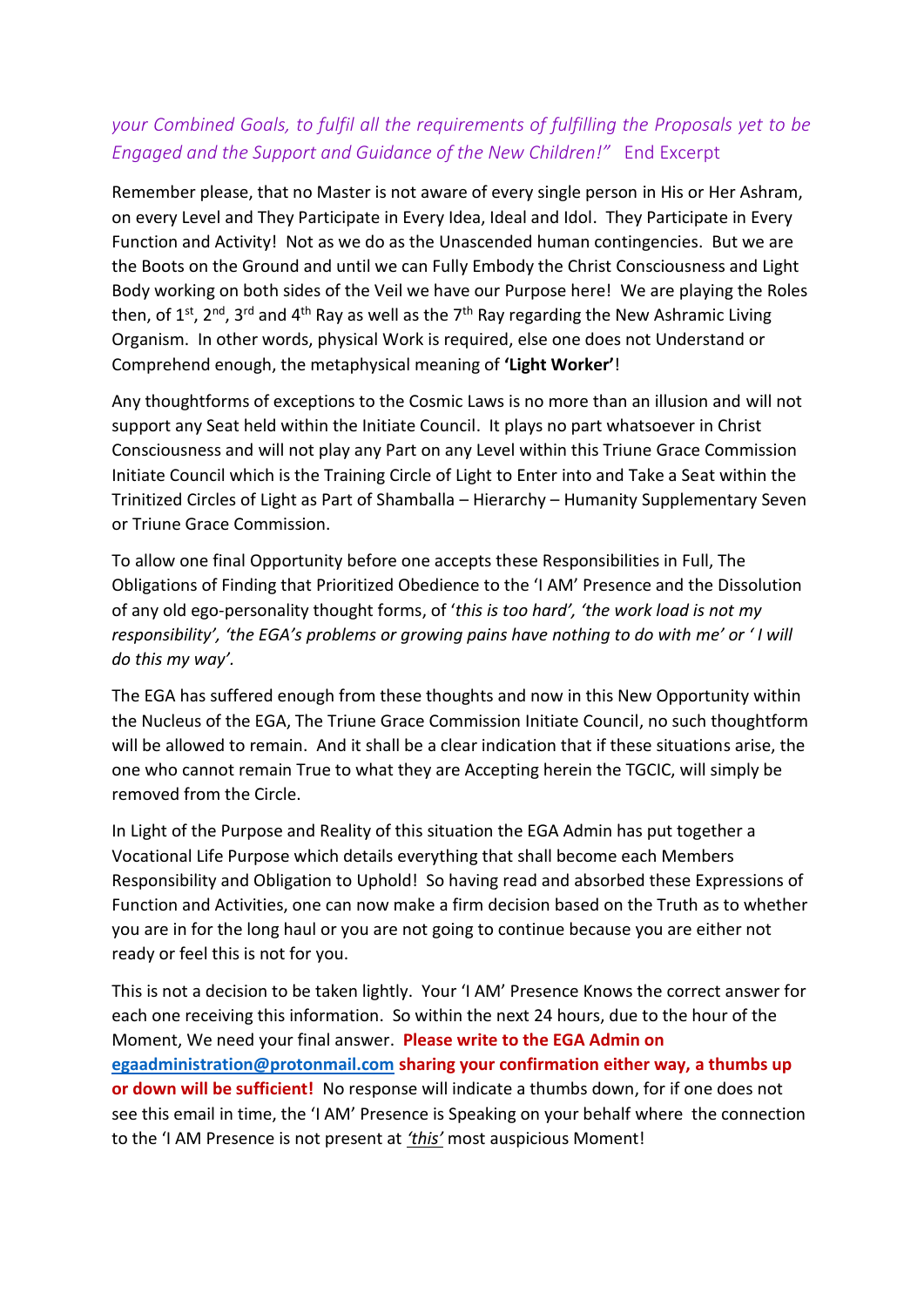For those who will continue, a New Email will be required that will have nothing to do with any other Group, Sphere of Influence or Circle that is not part of this TGCIC. So all Members if they have not yet done so, must create a new Proton Mail Account with a new email address.

## **This is not an option; this will also be deemed as a Condition of Engagement!**

EVERYONE here is to have a single email account that is not used for ANY other Group!

"This would result in no need to learn any new system of email management, be instantly able to recognise the transmitter and recipient of the email exchanges, have NO opportunities for cross over into other Group accounts, and Will require daily opening to become aware of what is being shared at ANY given moment. Many things will take place in this TGCIC Group, that does not take place in any other, so again We say, the I AM' is in Full Guidance here and when the need arises there will be the need for instantaneous response, that cannot wait for human ego to show up!"

If anyone needs help to create a New Proton Mail Account, please ask!

This is for now all that is needed to make your final decision, Your Rightful Application to this Opportunity, any Further Guidelines you will find in the True Constitution and 'I AM' One World Nation Indenture. For Janey and Vira, we know you do not have this yet, but do not be concerned about that, you will be brought up to date in the coming weeks!

In Love and Light We Share.

## **May We Pass Every Test**

**No Longer Seek that which is Seen,**

### **Rather Seek ONLY that which is Unseen**

**Follow the Path of Least Resistance.**

The EGA Administration;

For and on behalf of The Elemental Grace Alliance Council

#### Please Note:

For anyone who does not continue at this time, the Door will open again to Call for more Dear Souls, you will be Welcomed with Opened Arms again should you wish to join! All is in Divine Will and Divine Order!

And So, It Is!

Additional Information.

None of this is about personality choices, it is simply the Requirements in Accordance to Cosmic Law and the Rightful Application to God Life. So this TGCIC will be conducted in a similar way as to St Germain's Classes or any other of the Master's Ashrams. To clarify what is expected herein please read again, St Germain's Clarity on this Law! The Law of the Obedience to the 'I AM' Presence.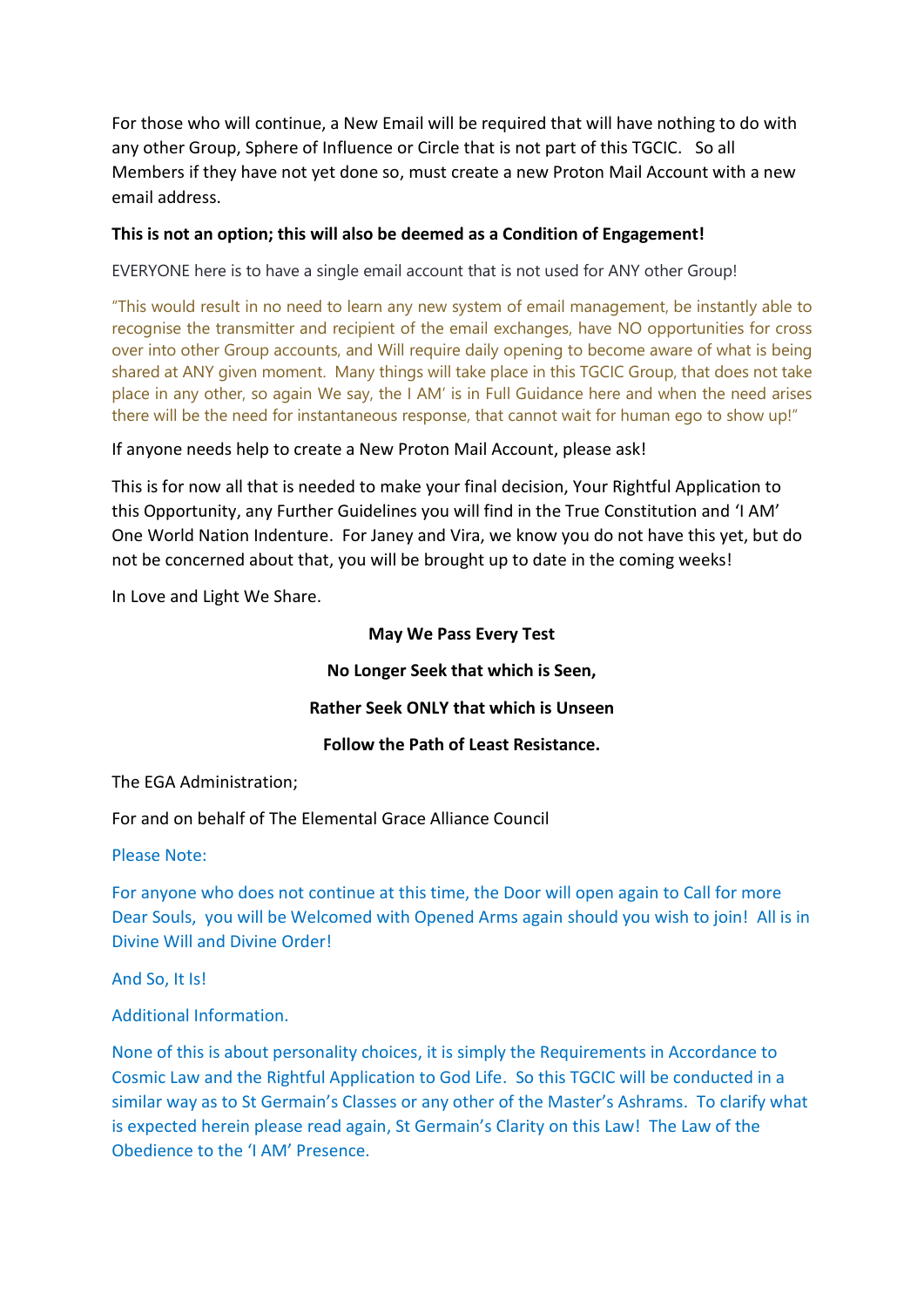#### From St Germain's Bounty of the I AM Discourses Dispensation Discourse.

*Before I close, I will tell you this, in My Classes where I have many Students, they come with the best of intentions; they work hard and dedicate so much of themselves. I accept only those in My Classes who place themselves before the Obedience of their 'I AM' Presence. Once that Obedience is broken, they are removed from the Classes, not only for their own good, but for the good of the other Students. This makes sense does it not. While it is inevitable that life can and does dictate life necessities, that create diversions away from the 'I AM', at these levels of study, awareness and achievements, and the 'I AM' Presence Individualized Expressions in the 'Good to Do' and the 'Good to Be', any distractions that cannot be dealt with in Accordance with the 'I AM' Presence immediately, means only one thing, the loss of momentum and Life Force! So, if anyone is wondering about the removals or retreats of any old Members of the EGA, Know, they have My Backing and Support to take such actions. It may seem unfair at levels of human consciousness, the choices may not be accepted as Truth, but I would have no delay in any such action. One is in or one is out! It is Universal Law and nothing to do with personal choices.*

*It is very easy for the ego personality to say they do not agree with any such removals from any Group, but here I want to tell you all this!*

*In any Ashram of Any Master, none will allow any Student, any Disciple or Initiate at any level to remain in the Ashram or Their Study Programs unless the Absolute 'I AM' Presence Obedience is Fully Honoured. All Members of all Ashrams are told in no uncertain terms, their Obedience is Demanded by the Masters.*

#### *Let Me also remind you this!*

*The Elemental Grace Alliance is not a Group! It is a Living Organism that was Conceived and Consecrated not by any human being, but by Shamballa Itself! You have been told by Lord Melchizedek that the EGA is an Ashram in its own right! Albeit in its early stages of formation. However, just because it is in its early stages of Full Manifestation, every step of the way has been Divinely Orchestrated and those who Act as the Guardians, Curators, Custodians, Stewards and Administrators are all following the Universal Laws that pertain to the God Manifestation towards its Perfection. In this Light then, We are Over Lighting those who are making the choices that MUST be made as if it were already a Fully Manifested Ashram of Consciousness, Circle of Light, Christ Council, Ashram, whatever you would like to call it. We KNOW mistakes will be made, We KNOW errors shall be implemented, but more than that We KNOW and SEE how these are made and in so from a point of All-Pervading Light, All Knowing, We can allow such mistakes and errors to be played out, for We KNOW the Heart Intentions, We KNOW the reasons why the mistakes and errors are made, and We Know they are only short lived and can be overcome without unnecessary delays.*

*Know that We see what is registered as feelings within the Inner World of everyone so what is being shared above will always provide the Right Action of any choice. So, remember that when*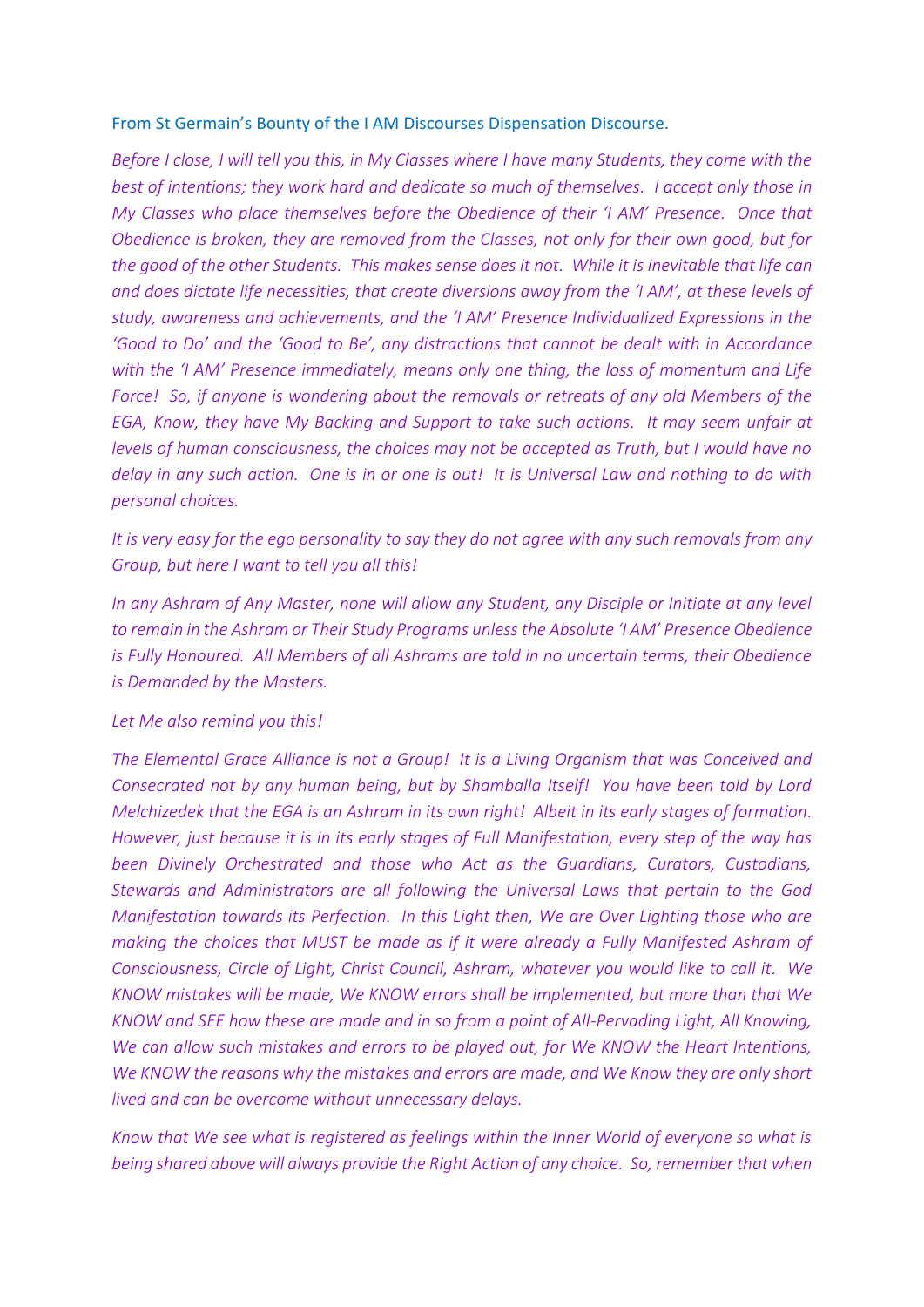*one is not in agreement with any choice made that has been substantiated clearly and precisely, through Qualified Information and Knowledge, do not allow oneself to be affected, by another's displeasure or disturbances of imaginary activities of how they perceive the outer self. Simply Know the 'I AM', the Only All-Powerful Acting Presence in your own mind, in your body, and in your world. Through this, one cannot have imposed upon them, by anyone or anything, less than the 'I AM' Presence in Active Expression, Is. It is not your concern how others act or behave, your Work is to Uphold the 'I AM' and place that Infinite Love into Action, even if it is not understood by others who remain within their own outer perceptions.*

*With this understanding, or by giving willing attention to this Great Truth, you will potentially find a Peace, Happiness, and Self-control, operating about yourselves, to such an extent that no outer condition, disgruntled comment, or disturbance could again disturb them, their world or their affairs. As soon as the individual becomes aware that he or she really has control of his or her own Creative thought, power, and feeling, then they will know positively that they can precipitate into their visible use or bring into their use from the outer where it is already created, anything whatsoever upon which he or she holds his or her Creative thought and feeling firmly upon. The moment that he or she is truly aware of this, they will know they are forever free or anything that the outer world can give.*

*The Present Elemental Grace Alliance Administration will make mistakes, it is understandable. They will place errors into its Life Force, but if they do not Act with the Full Authority as is perceived by them, then how will they ever see the mistakes or errors. Each one has to step up to the plate and go through the Love in Action to feel the Love in Action, do you see? As long as the decisions are not ego desire based or ego-driven, that no emotion is attached to it, then no decision will be far away from what is required at the time. Until the 'I AM' is Fully Embraced there will always be some wavering upon the accuracy of the choice.*

*So, Be that Love and make the choices you feel in your Hearts that are the right ones. And do not be afraid of making choices that stand within and for the Greatest Good of All Concerned. Use the Truth and the Universal Laws as your Guiding Light. Be the Masters, the Christed Beings that Live by Example to Safeguard the Integrity of the Ashram, this Living Organism, and in turn the New Radiations Centres and Sanctuaries will only attract those Dear Souls who will see the Light of Truth in every lesson, every decision made, every thought, word and action. We have given you, all the information shared within the EGA Discourses, all the Rules, all the Laws, All the Guidance you need to make this a success in the shortest time possible, so come forward Dear Ones, and Be That, which you have Pledged to Become! Be the Mighty and Infinite 'I AM' Presence!* 

and

*You may think these are harsh Conditions, but if you Knew the Consequences that could be far reaching, or the Work that awaits you, you would understand God is Perfection in All things, You can Trust and Rely on God's Support, We must be able to Trust and Rely on Yours, as you*